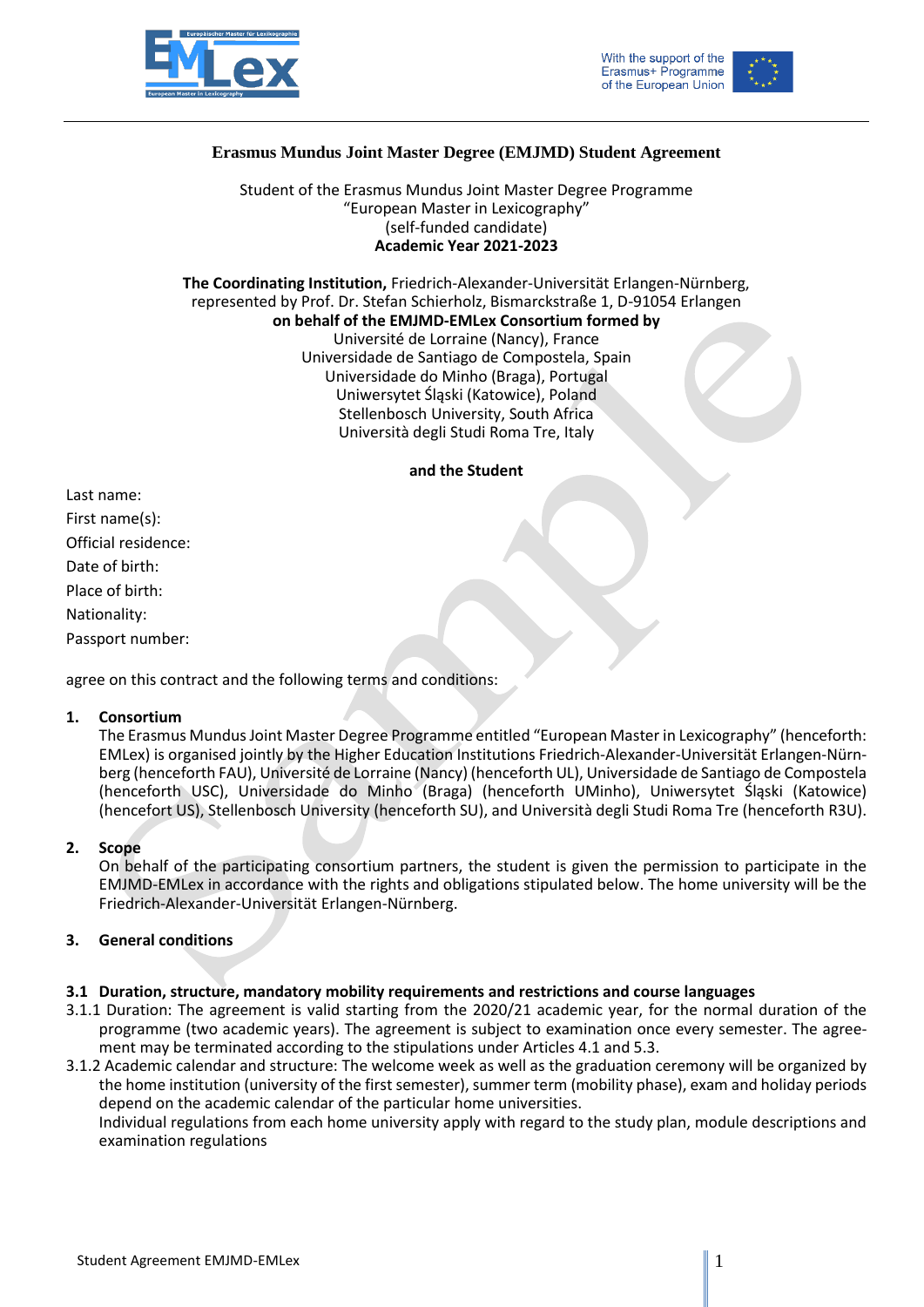|           | <b>ECTS</b> | Aims and contents                                                                                                  |  |  |
|-----------|-------------|--------------------------------------------------------------------------------------------------------------------|--|--|
| <b>WS</b> | 10          | Basic module B1: (common module: E-Learning, ca. 4 semester hours): Basics of lexicography                         |  |  |
| 1. sem.   | 10          | Basic module 2 (home module): A lexicographically-oriented module (approx. 4 semester hours)                       |  |  |
|           | (5)         | B3a course of English (4-6 semester hours)                                                                         |  |  |
|           | (5)         | B3b course of German (4-6 semester hours)                                                                          |  |  |
|           | (5)         | B3c elective module: computer science or language course (Portuguese, Hungarian, Polish, Spanish, French, Italian) |  |  |
| <b>SS</b> | 30          | Mobility phase: Advanced modules 1 to 10 (Block seminars by teachers of the partner universities. Students have to |  |  |
| 2. sem.   |             | acquire 30 ECTS, may, however, acquire more (50 ECTS), organisation plan according to special announcement.)       |  |  |
|           |             | All students must have gained 60 ECTS after the first year                                                         |  |  |
| <b>WS</b> | 10          | In-depth module 1: Series of lectures by teachers of different universities (live or via video).                   |  |  |
| 3. sem.   | 10          | In-depth module 2 (home module): Special topic (depending on the seminars offered at the home university).         |  |  |
|           | 10          | Practical module: Minimum of four weeks internship at a publisher or a company or a research institute.            |  |  |
| <b>SS</b> | $0 - 5$     | Accompanying seminar to the master thesis (home module)                                                            |  |  |
| 4. sem.   | $25 - 30$   | Master thesis                                                                                                      |  |  |
|           | 120         | Total number of points                                                                                             |  |  |

- 3.1.3 Mobility requirements and restrictions: All students have to travel to one of the partner universities in the second semester. The university and the local organisers change every year and are selected by the consortium.
- 3.1.4 Course languages: The languages of the programme are German and English for the duration of the programme. All partners will offer the students access to their Language Centres or the equivalence and will encourage the students to attend extra-curricular language classes.

# **3.2 Study track and academic outputs**

During the two study years the student must achieve 120 ECTS in (at least) two degree-awarding-partner institutions. In order to pass a course the student has to achieve a minimum score of 51%. Different conditions can be decided by the responsible teacher of the course and must be visible to the student. The comparability of examination results is ensured by a conversion chart agreed upon by the consortium.

In case of failure of a course (failure includes absence from an exam with or without legitimate reason) a resit is possible but will depend on the examination rules of the university. This resit will preferably take place at the university where the course was taught, but will also be possible at another partner institution, if agreed with the partner university. Exam conditions (oral, written, individual report, etc.) are decided individually for each course unit. A grade is given per unit under the responsibility of the course unit manager.

# **3.3 EMJMD Diploma**

Students who, within the framework of the above, successfully complete the EMJMD-EMLex, will be awarded a Joint Degree Diploma of the partner HEIs of the EMJMD-EMLex-consortium where the student is registered in the fourth semester (where the student writes his master thesis). The documents are written in English. Details about enrolment, exam admission, illness, disability, pregnancy, parental leave, etc. are given in the examination regulations of the single Universities.

#### **3.4 Insurance**

The student will be provided with health insurance during the whole period of the programme. The insurance covers all minimum requirements of the EACEA, which include all worldwide travel necessary for the participation in the EMJMD-EMLex in relation to certain risks such as illness, accident, death, permanent disability, thirdparty liability etc. The students will have to follow the rules of the insurance company they are insured with and will have to notify the insurance company directly in case of an accident.

#### **4. Financial Management**

# **4.1 Participation Costs**

Participation costs are set to 2.250 €/4500 € per semester for a student from a programme/partner country. These participation costs include tuition fees and any compulsory administrative/operational costs related to the participation of the student in the EMLex (e.g. tuition, health insurance, social service fees, participation fees for cultural events, contribution to the second semester abroad etc.). The participation costs must be paid to the coordinating institution.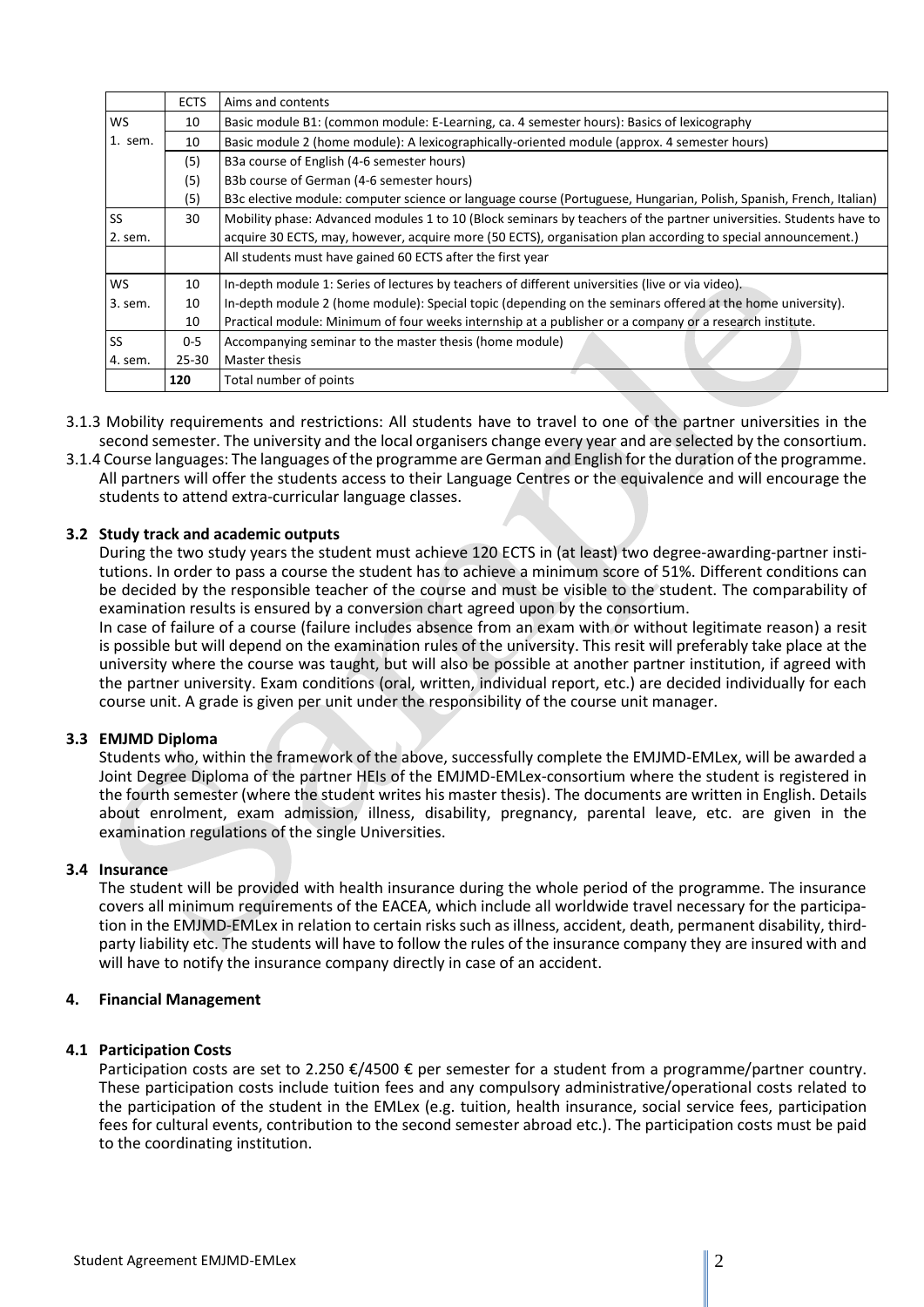Provided that the student is selected to participate in the Erasmus Mundus programme, the coordinating institution will inform him/her and send him the Student Agreement, which he/she must sign and send back by post to the coordinating institution within 2 weeks after such notification. The coordinating institution will inform the student upon receipt of the signed Student Agreement. The participation costs are immediately due after such notification and must be paid by the student to the coordinating institution within 2 weeks. If the participation costs are not paid within these two weeks the coordinator is entitled to give the college place to another applicant.

Participation costs for the following semester have to be paid to the coordinating institution in advance, that is before the beginning of the semester in the respective country (note that these dates differ depending on the country). The same applies for the payment of costs for the third and fourth semesters.

# **4.2 Termination of the Contract**

The consortium coordinator has the right to terminate the contract if the student does not meet the requirements stated in this agreement and if the student has been admitted to the EMLex programme on the basis of false information.

## **4.3. Exclusion from the Programme**

The student understands that he/she shall be excluded from the EMLex Master

- a) in case of non-attendance to the course that the student cannot justify with medical certificates or for which permission has not been granted by the EMLex staff
- b) if the student is the subject of disciplinary measures leading to his/her exclusion from the EMLex programme
- c) if the student is the subject of legal prosecutions that prevent him/her from attending the EMLex programme or
- d) if the student withdraws from the EMLex programme, on his/her own decision or by force majeure.

Upon exclusion, the student shall in due time and before his/her departure pay for the following:

- the rent of his/her accommodation, for the month of the day of the exclusion
- the bank fees, for the year of the day of the exclusion.

#### **4.4 Refund of the participation costs**

In case that the student withdraws from the EMLex programme on his/her own decision, he/she will be refunded half the **participation costs** provided that the student has paid the full **participation costs** beforehand, as stipulated in 4.1 herein, and has notified the coordinating institution in due time about his withdrawal. A student will not be refunded after the start of the second week of semester at his home university.

## **4.5 Exceptions to 4.4**

The student shall not refund sums he/she perceived for the following:

- the rent of his/her accommodation, for the month of the day of his/her exclusion
- the bank charges to pay for the bank account, between the day of the termination of the Agreement and the end of the calendar year.

#### **5. Student services and mandatories**

#### **5.1 Student services**

There are multiple service programmes at the universities to ensure support of visa and housing, administration, local language courses and access to on-site and online learning facilities. In addition, an orientation event will be organized to support the students. Relevant information is provided on the EMLex websites of the single universities. The tutoring programme guarantees the mentoring of the student. Disabled students will get an extra tutor for the whole time of studying.

# **5.2 Participation**

5.2.1 Evaluation: The student is evaluated for each course in accordance with the regulations of the institutions where the student is studying, except for those cases that are stipulated in the common rules. The student grants the universities where he/she is studying during the first and the second year the right to transfer all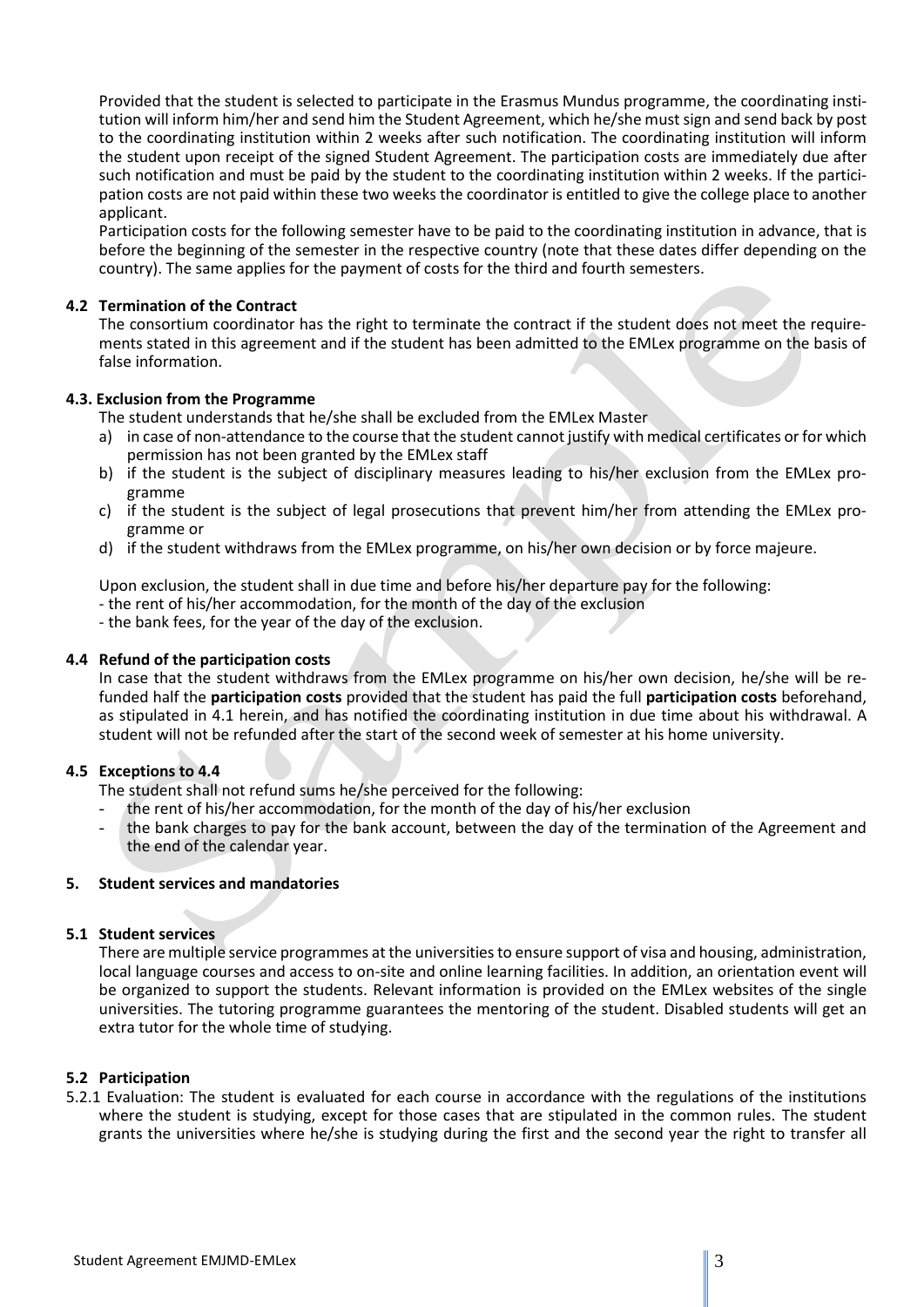information concerning the progress of the studies to the consortium management and its administrative units. This includes courses, study results, and all other facts that are necessary to evaluate the student's performance.

5.2.2 EMA: The Erasmus Mundus Students and Alumni Association (EMA) is a platform for all EMJMD-Students and can be found via [http://www.em-a.eu/.](http://www.em-a.eu/) The student is encouraged to join EMA.

# **5.3 Code of conduct**

The student must use both the movable and immovable goods of the university with great care and to act and behave in accordance with the regulations enforced within the university.

The student is strongly advised to attend as much as possible all lectures and laboratories. Some laboratories and/or assignments are compulsory in order to pass a course. The lecturer has the responsibility to inform the student about compulsory parts of the course at the start of the course. In case of absence of more than one week (during the academic year not including holiday periods) the student is expected to inform the programme representative at the partner institution and ask for approval for this absence. He/she has to provide a motivation for the absence supported, as much as possible, by evidence.

The programme coordinator reviews the student's academic performance each semester and makes a new decision for the coming semester regarding the continuation of the study programme, based on the previous semester's study results. Minimum requirements are that the student has performed an equivalent of 30 ECTS during the previous semester. In the event that the student prematurely ceases his/her participation in the programme for any reason, he/she must notify the programme coordinator immediately.

A student who leaves the programme prematurely but has obtained credits for certain courses will get a transcript of records stating the courses he/she has earned credits for.

#### **5.4 Administrative Requirements**

Please adhere to the local requirements in terms of registration, installation and deadlines to be respected.

## **5.5 Internships**

The Internship (minimum 4 weeks) is a mandatory element of the curriculum of the EMJMD-EMLex. It falls to the student to organize the internship according to the agreement with the EMJMD-EMLex coordinator of the university. The consortium offers a catalog of potential internships.

#### **6. Responsibility**

The EMLex consortium bears no responsibility for accidents, illnesses, injuries, losses or for damages to persons or goods resulting from or related to the activities planned in the present Agreement.

# **7. Modification of the Contract and dispute resolution conditions**

Any alteration to the present contract or annex must be communicated in writing. All alterations to the initial situation must be immediately communicated by the student to the EMJMD-EMLex-Consortium. Upon mutual agreement of contractual modifications, the EMJMD-EMLex-Consortium will issue addenda to the present contract.

Signatures:

Both parties declare they have read and accept the conditions hereby defined. Each party receives one copy of the Student Agreement.

# **The EMJMD-EMLex-Coordinator represented by Prof. Dr. Stefan Schierholz, on behalf of the Consortium,**

| Stamp / Signature: |      |
|--------------------|------|
| signed in          | , on |
| The student,       |      |
| Signature:         |      |
| signed in          | , on |